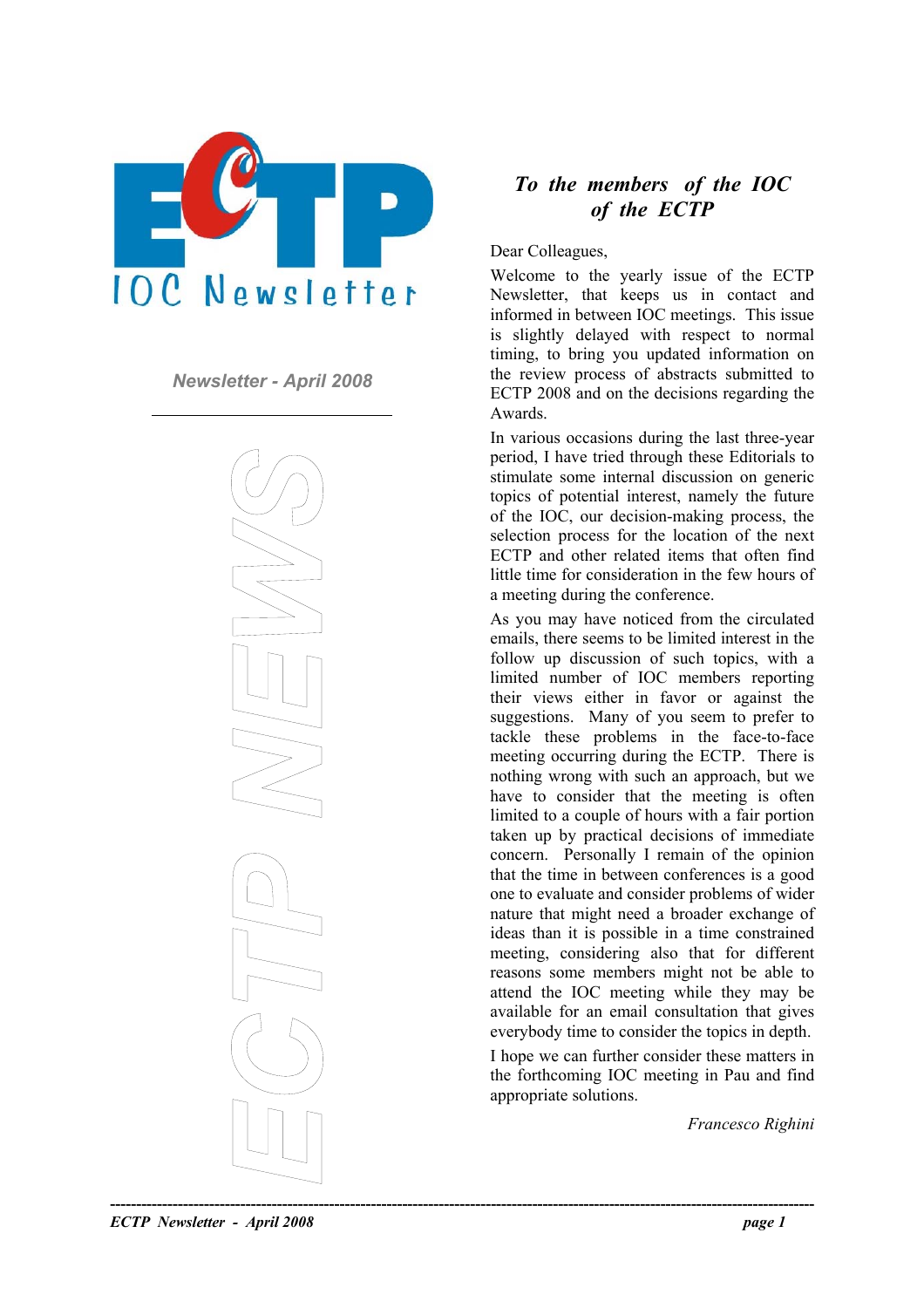# *TOWARD ECTP 2008*

The preparation for the  $18<sup>th</sup>$  Edition of the European Conference on Thermophysical Properties (ECTP 2008) that will be held in Pau, France from August  $31<sup>st</sup>$  to September  $4<sup>th</sup>$ , 2008 is proceeding at full rate. As previously indicated, four groups jointly participate in the organization of the event, namely the University of Pau (France), the University of Bordeaux (France) Constantine the Philosopher University in Nitra (Slovakia) and the Institute of Physics, Slovak Academy of Sciences in Bratislava (Slovakia). The conference will be located on the campus of the University of Pau. The "get-together" event on Sunday evening will be held in the Casino of Pau, located downtown.

The profile of the conference has been outlined and the various roles of the members of the organizing committee have been agreed. In particular Ludovit Kubicar will chair the solids part, while Antoine Baylaucq will be in charge

|               | Wishes        |               |              |  |  |
|---------------|---------------|---------------|--------------|--|--|
|               | <b>Fluids</b> | <b>Solids</b> | <b>TOTAL</b> |  |  |
| Oral          | 126           | 75            | 201          |  |  |
| Indifferent   | 79            | 68            | 147          |  |  |
| <b>Poster</b> | 111           |               | 178          |  |  |
| <b>TOTAL</b>  | 316           | 210           | 526          |  |  |

In relation to the large number of submitted abstracts, the reviewing was performed with the help of an extended scientific committee composed of the local organizing committee, of members of the ECTP International Organizing Committee as well as some other well known international scientists (14). After the evaluation, 494 contributions have been accepted, around 300 related to fluids and about 200 concerning solids. Finally around 200 abstracts were accepted for oral presentations and nearly 300 as posters.

**----------------------------------------------------------------------------------------------------------------------------------------** 

|                        | <b>Fluids</b> | <b>Solids</b> | <b>TOTAL</b> |
|------------------------|---------------|---------------|--------------|
| <b>Accepted Oral</b>   | 120           | 87            | 207          |
| <b>Accepted Poster</b> | 178           | 109           | 287          |
| Rejected               | 18            | 14            | 32           |
| <b>Total Accepted</b>  | 298           | 196           |              |

In order to give an idea about the review process, the following table shows the final decisions versus the initial wishes of the contributors. Most of the desires of the authors have been taken into account.

|                 | <b>Fluids</b> |               |     |     |  |
|-----------------|---------------|---------------|-----|-----|--|
|                 |               | <b>Wishes</b> |     |     |  |
|                 |               |               | P   | ( ) |  |
| <b>Accepted</b> |               |               |     |     |  |
| Oral            | 120           | 25            |     | 94  |  |
| <b>Accepted</b> |               |               |     |     |  |
| <b>Poster</b>   | 178           | 46            | 106 | 26  |  |
| <b>Rejected</b> | 18            | 8             |     | r   |  |

| of the fluids part.                                                                            |                           | <b>Solids</b> |               |    |    |
|------------------------------------------------------------------------------------------------|---------------------------|---------------|---------------|----|----|
| More than 500 abstracts concerning both fluids                                                 |                           |               | <b>Wishes</b> |    |    |
| and solids from around 45 different countries<br>were submitted for presentation at the event. |                           |               |               | P  |    |
| Their subdivision and the related presentation<br>wishes of authors are summarized in the      | Accepted<br>Oral          | 87            | 30            |    | 56 |
| following table.                                                                               | Accepted<br><b>Poster</b> | 109           | 33            | 59 | 17 |
| Wichoe                                                                                         | Rejected                  | 14            |               |    |    |

*Table legend: O=oral; P=poster; I=indifferent*

As indicated, the conference program will consist of both oral and poster presentations. According to the number of accepted oral presentations, the conference should run with four oral sessions in parallel everyday. Due to the high number of poster contributions, several poster sessions will be scheduled during the conference. The conference will start with three plenary lectures. Two of them have already been chosen. The third one will cover a topic in the solids area:

- F. Montel (TOTAL): Thermophysical Properties of Reservoir Fluids: New Challenges for the Petroleum Industry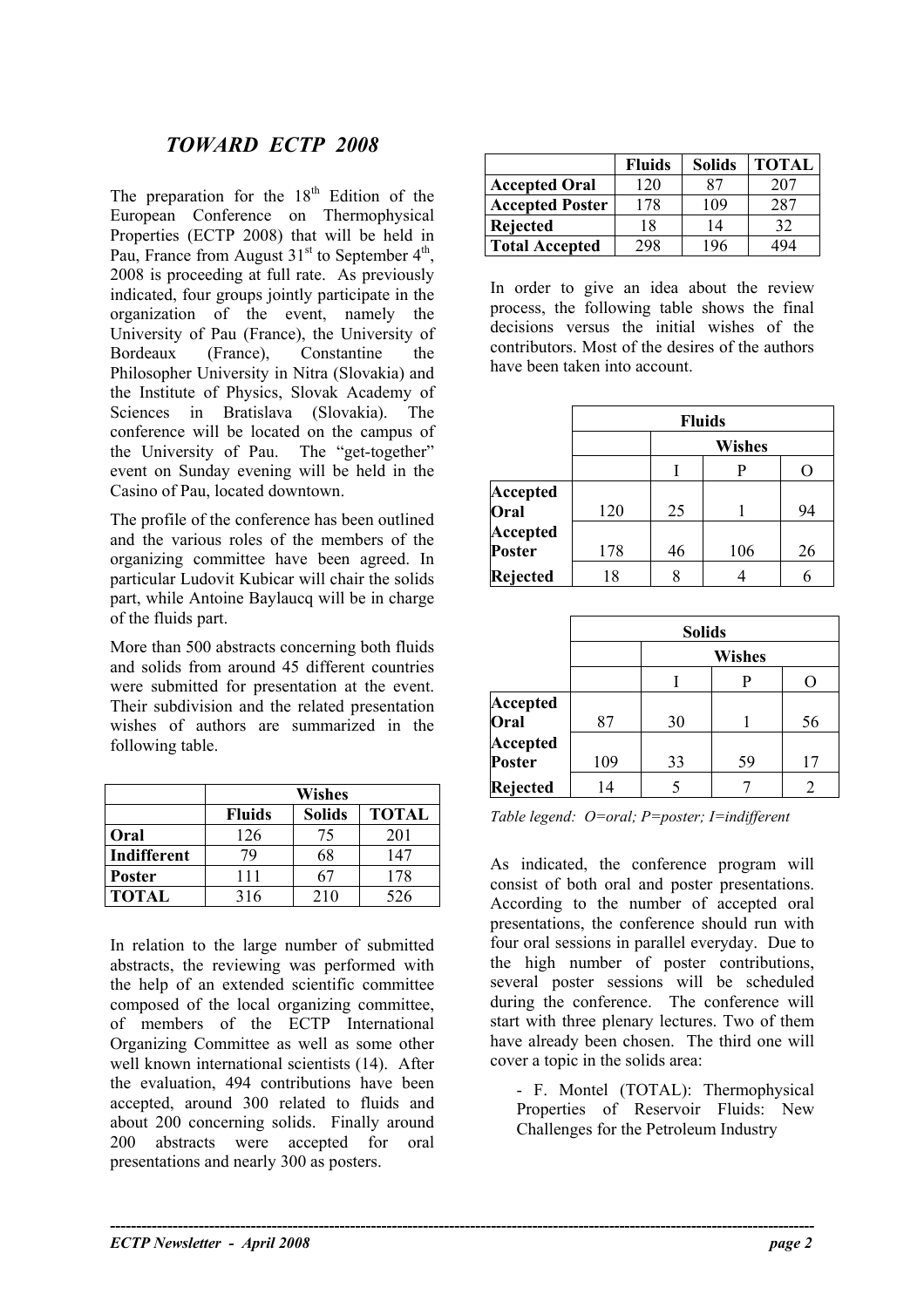- A. Laesecke (NIST): 100 Years **INFORMATION** Liquefaction of Helium - A Breakthrough in Thermophysical Properties Research and Its Contemporary Significance

thermophysics community in general:<br>Moreover, each morning session will start with a keynote lecture with a 30 min talk. These presentations will be chosen among the oral contributions accepted by the scientific committee. The morning sessions will finish with short workshops on the scope of the session conducted by the session chairman. The conference will include a social event planned on Tuesday afternoon in order to make attendees interact in a less formal environment.

After the conference, authors will have the  $\frac{H \cdot U \cdot U}{U \cdot U}$  (July 2006). possibility to submit their manuscripts to one of the following mainstream journals: *High Temperatures High Pressures*: two

- Thermophysics
- *High Temperatures High Pressures.*  High Temperatures High Pressures
- Journal of Chemical and Engineering Data

The procedure for publishing in the Journal of Chemical and Engineering Data has already been defined whereas details are currently being discussed with the editors of High Temperatures - High Pressures and of the International Journal of Thermophysics. The website will be updated with this information as soon as agreement with these journals is reached.

All the relevant information about the event is available on the website

### [http://ectp.univ-pau.fr](http://ectp.univ-pau.fr/)

which is also used to manage the abstract submission, review process, registration,... **Please check it often for updates on the event.**

We are looking forward to meet all of you again in Pau at the ECTP 2008.

*J. L. Daridon, L. Kubicar, A. Baylaucq* \_\_\_\_\_\_\_\_\_\_\_\_\_\_\_\_\_\_\_\_\_\_\_\_\_\_\_\_\_\_\_\_\_\_\_\_\_ \_\_\_\_\_\_\_\_\_\_\_\_\_\_\_\_\_\_\_\_\_\_\_\_\_\_\_\_\_\_\_\_\_\_\_\_\_

This section contains items of potential interest to all the IOC members and to the

### *Proceedings of 17th ECTP.*

This is a summary of the various Special Issues devoted to papers presented at the 17th European Conference on Thermophysical Properties (Bratislava, Sept 2005) that have been published.

*International Journal of Thermophysics*: Volume 27, number 4 (July 2006) and Volume 27, number 6 (November 2006).

*Fluid Phase Equilibria*: Volume 245, issue 1

papers in issue 5 and four papers in issue 6. • International Journal of Volume 35-36 (2003-2007).

Old City Publishing, based in Philadelphia, PA, USA has recently acquired from Pion (London, UK) the journal High Temperatures High Pressures.

The new co-editors are Ivan Egry (Institut fuer Materialphysik im Weltraum, DLR, Koeln, Germany) and Jean Francois Sacadura (INSA Lyon, France). They are helped by a number of regional Editors and by an Advisory Editorial Board representing a broad spectrum of the thermophysics community.

The journal has been re-launched with the first issue (Volume 37, issue 1) published in March 2008. It is a Special Issue devoted to papers<br>from the  $8<sup>th</sup>$  Asian Conference on from the  $8<sup>th</sup>$  Asian Conference on Thermophysical Properties, held in Japan in August 2007.

The publication process has been optimized by implementing an electronic submission and refereeing system. Full details on submissions and subscriptions are available at <http://services.bepress.com/hthp/> and at [http://www.oldcitypublishing.com/HTHP/HT](http://www.oldcitypublishing.com/HTHP/HTHP.html) [HP.html](http://www.oldcitypublishing.com/HTHP/HTHP.html) .